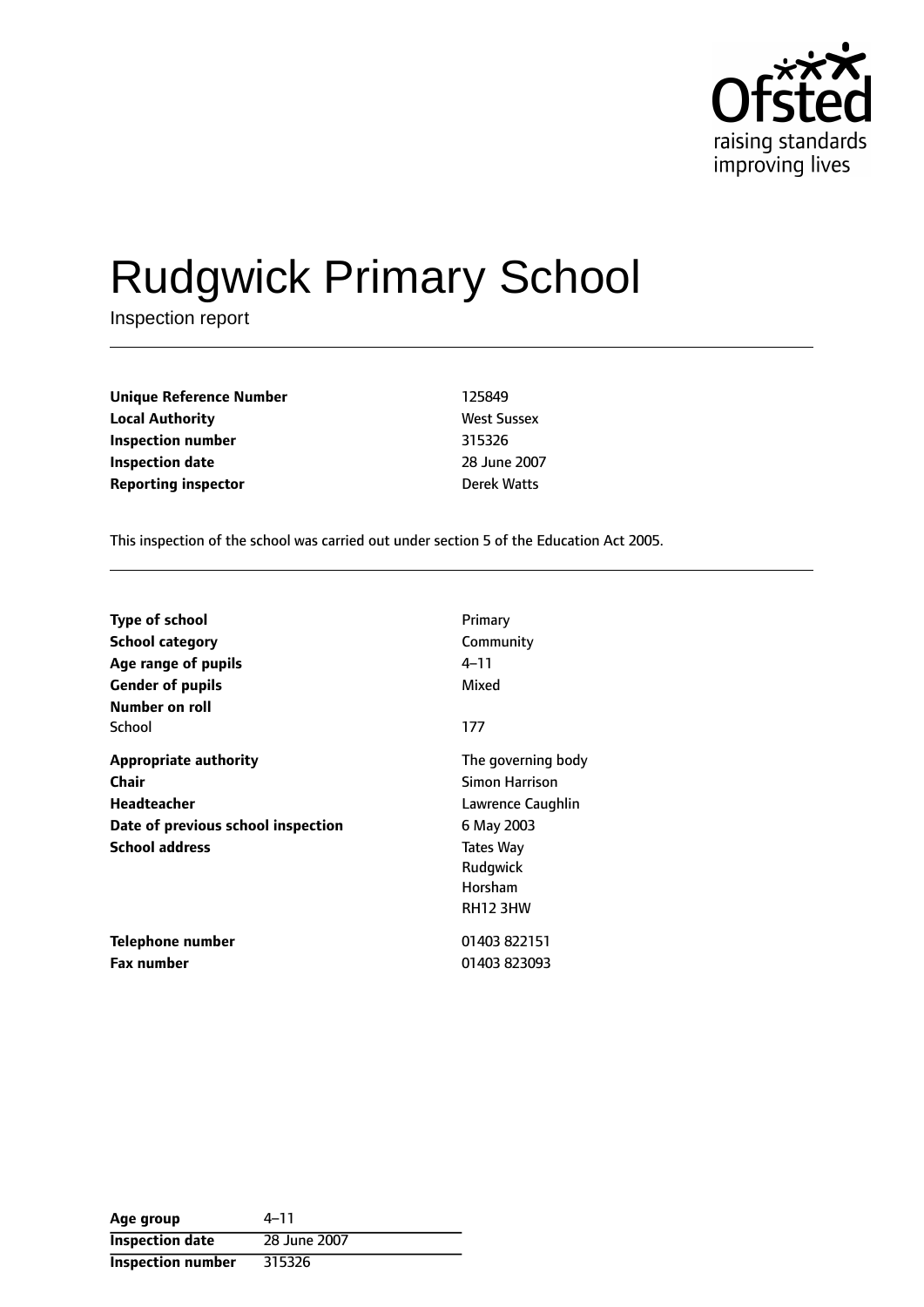.

© Crown copyright 2007

#### Website: www.ofsted.gov.uk

This document may be reproduced in whole or in part for non-commercial educational purposes, provided that the information quoted is reproduced without adaptation and the source and date of publication are stated.

Further copies of this report are obtainable from the school. Under the Education Act 2005, the school must provide a copy of this report free of charge to certain categories of people. A charge not exceeding the full cost of reproduction may be made for any other copies supplied.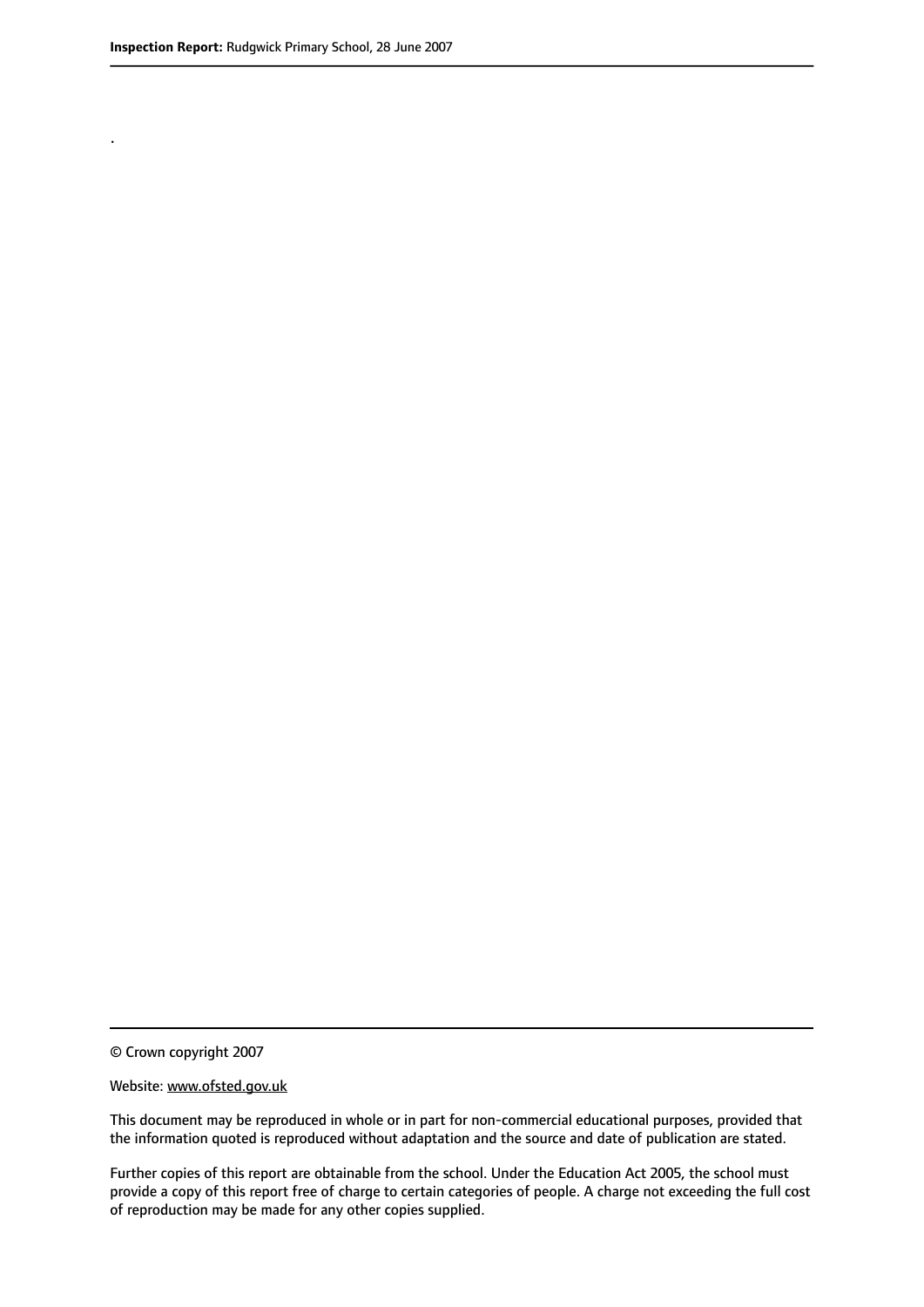# **Introduction**

The inspection was carried out by one Additional Inspector.

#### **Description of the school**

Rudgwick is a smaller than average primary school. Most pupils come from a White British background. The remainder come from a range of other ethnic backgrounds. Very few pupils speak English as an additional language and none of these is at an early stage of learning English. The proportion of pupils with learning difficulties and/or disabilities is just above average. The proportion eligible for free school meals is well below average. The current headteacher became the substantive post holder in April 2007.

#### **Key for inspection grades**

| Grade 1 | Outstanding  |
|---------|--------------|
| Grade 2 | Good         |
| Grade 3 | Satisfactory |
| Grade 4 | Inadequate   |
|         |              |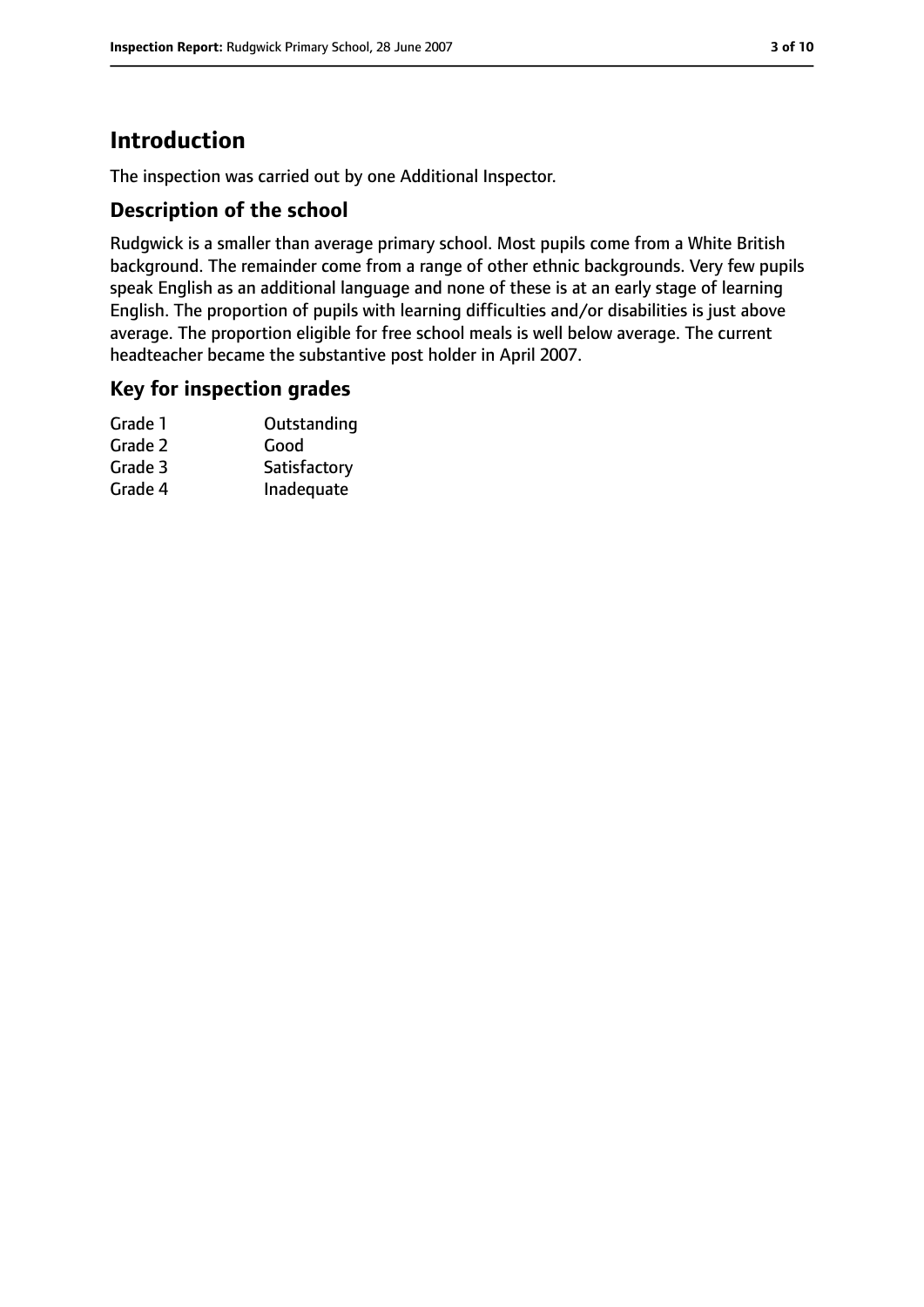# **Overall effectiveness of the school**

#### **Grade: 3**

The overall effectiveness of Rudgwick Primary School is satisfactory. Pupils' personal development is outstanding and a real strength of the school. Their achievement is satisfactory. Parents hold positive views about the school and give it strong support.

Leadership and management are satisfactory. The new headteacher is enthusiastic and has quickly gained the confidence and respect of pupils, parents and staff. He and the recently formed leadership team are well focused on improving teaching, learning and the curriculum in order to raise achievement further. Assessment and tracking systems have been improved and so the school has a clear picture of how well each individual is doing.

Good care, quidance and support contribute to pupils' personal development. Pupils thoroughly enjoy school and this is reflected in their well above average attendance and their keen participation in activities. They are friendly, polite and relate exceptionally well to others. Behaviour is outstanding in lessons and around the school. Pupils adopt healthy lifestyles and safe practices. They show an excellent understanding of the importance of healthy diets, personal safety and regular exercise. Pupils readily take on additional responsibilities to help others in the school. At Rudgwick, pupils are well prepared for the next stage of their education.

Children in Reception get off to a sound start because of satisfactory provison. They make good gains in personal, social and emotional development but do not have sufficient opportunities to work creatively and independently. Satisfactory teaching and learning across the school enable pupils to make satisfactory progress. Teachers have extremely good relationships with their pupils. Pupils make good progress when they are challenged and tasks are well matched to their abilities. However, the level of challenge is not high enough in all lessons and then the rate of learning slows. In Years 1 and 2, pupils do not always make sufficient progress, particularly in writing. The school is introducing a varied range of opportunities to acquire and develop writing skills. Pupils make better progress in Years 3 to 6 because of stronger teaching and, by Year 6, standards are above average. Pupils enjoy the very good range of additional activities which enrich a satisfactory curriculum. As parents rightly commented, 'The extra-curricular activities are superb.'

## **What the school should do to improve further**

- Extend the range of learning opportunities for children in Reception by increasing creative and independent work.
- Raise achievement in Years 1 and 2, particularly in writing, by providing a wider range of opportunities to write in different styles and in different subjects.
- Improve the quality of teaching and learning by ensuring that tasks are always challenging and well matched to pupils' needs.

# **Achievement and standards**

#### **Grade: 3**

Pupils achieve satisfactorily overall. Most year groups enter the school with levels of knowledge and skills above those expected for their age. Children in Reception make satisfactory gains in most areas of learning and reach standards above those expected for their age. The results of the Year 2 2006 tests were above average in mathematics and average in reading and writing. Given pupils' favourable attainment on entry, pupils did not make enough progress in reading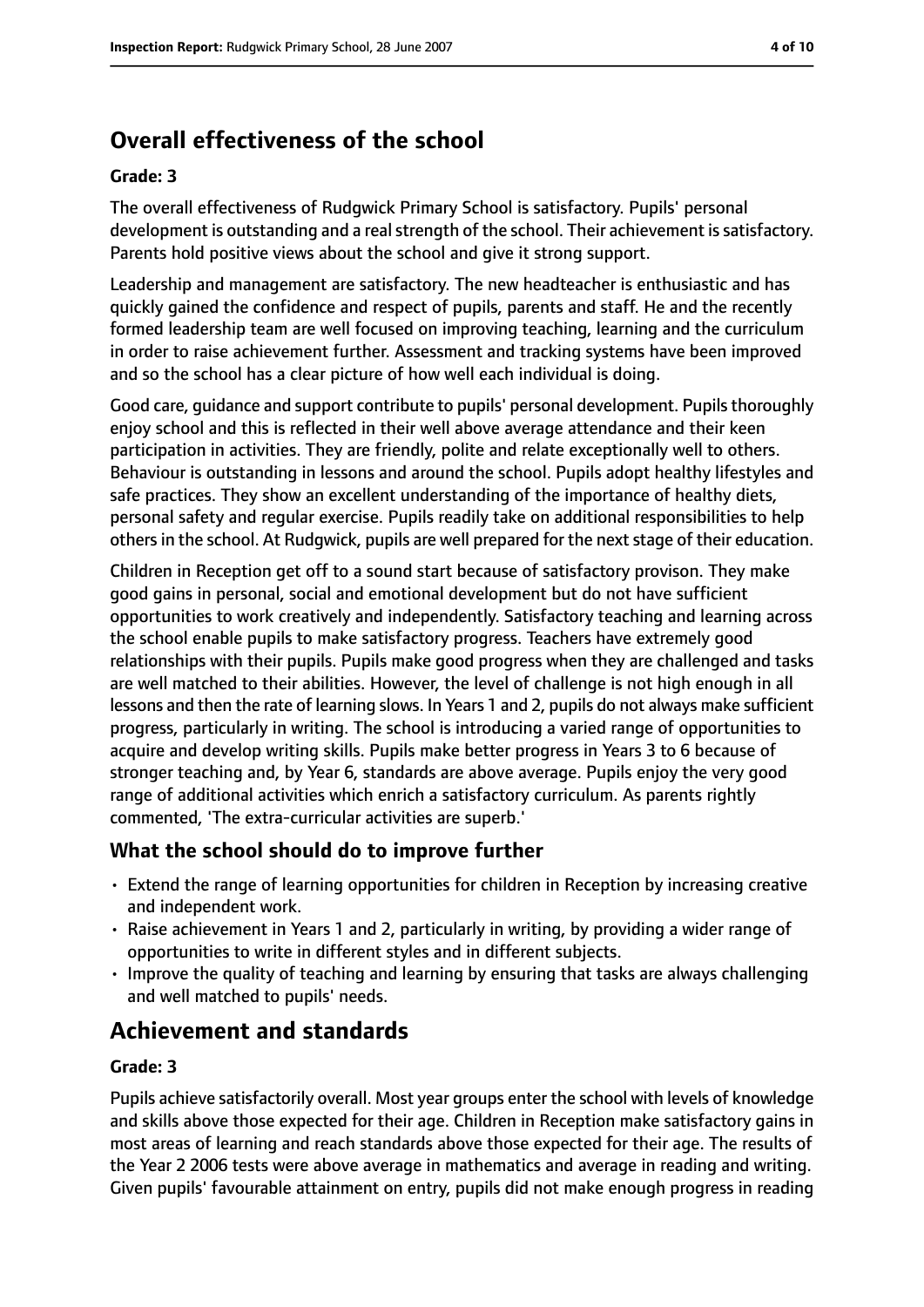and writing. Most pupils make good progress in Years 3 to 6 and standards are consistently above average by Year 6 in English, mathematics and science. Pupils with learning difficulties make satisfactory progress.

# **Personal development and well-being**

#### **Grade: 1**

Pupils are enthusiastic learners and this is reflected in their outstanding attendance. They show high levels of enjoyment in lessons and when participating in additional activities. Spiritual, moral, social and cultural development is good, with particularly strong moral and social development. The high expectations of staff and a well known code of conduct contribute to pupils' exemplary behaviour. Pupils have extremely positive relationships with staff and amongst themselves. As a pupil correctly remarked, 'I think this is a kind and caring school with lots of cheerful people'. Pupils adopt healthy lifestyles. For example, over 30 pupils took part in a gymnastics club before the start of the school day, developing their skills with energy and in safety. Pupils thrive on the additional responsibilities, such as being school council members, house captains or playground friends. The school council has made considerable contributions to improvements in accommodation and has worked with the Parent Teacher Association in providing a healthy tuck shop. Pupils make a positive contribution the wider community by raising funds for charities. At Rudgwick, pupils are well prepared for their future years because by the time they leave they possess good skills in literacy, numeracy and information and communication technology (ICT). In addition to this, their personal and social skills are extremely well developed.

# **Quality of provision**

## **Teaching and learning**

#### **Grade: 3**

Teaching and learning are satisfactory with examples of good practice. Teachers have very good relationships with pupils and have created a positive climate for learning. Teachers' instructions and explanations are clear and informative. Interactive whiteboards are used well to illustrate key learning points in a visual way. Pupils have good opportunities to discuss their work and to express their ideas, and this contributes well to their speaking and listening skills. Pupils' collaborative skills for group work are also well developed. When teachers use assessment information well, tasks are effectively matched to pupils' needs. As a result, pupils are suitably challenged and make good gains in their learning. In a few lessons, the level of challenge is not appropriate and the rate of learning slows. For example, worksheets are not always challenging enough and their prescriptive nature can hinder pupils' ability to plan and organsie their own work. Teaching assistants are well directed and make a good contribution to pupils' learning, particularly those with learning difficulties. In Reception, children do not always have sufficient opportunities to explore and to work independently.

## **Curriculum and other activities**

#### **Grade: 3**

The curriculum promotes pupils' personal development extremely well and enables them to make satisfactory progress. The new headteacher and staff are currently revising and improving the curriculum to increase creativity and the links between subjects in order to add meaning, relevance and enjoyment to pupils' learning. The school is also increasing opportunities for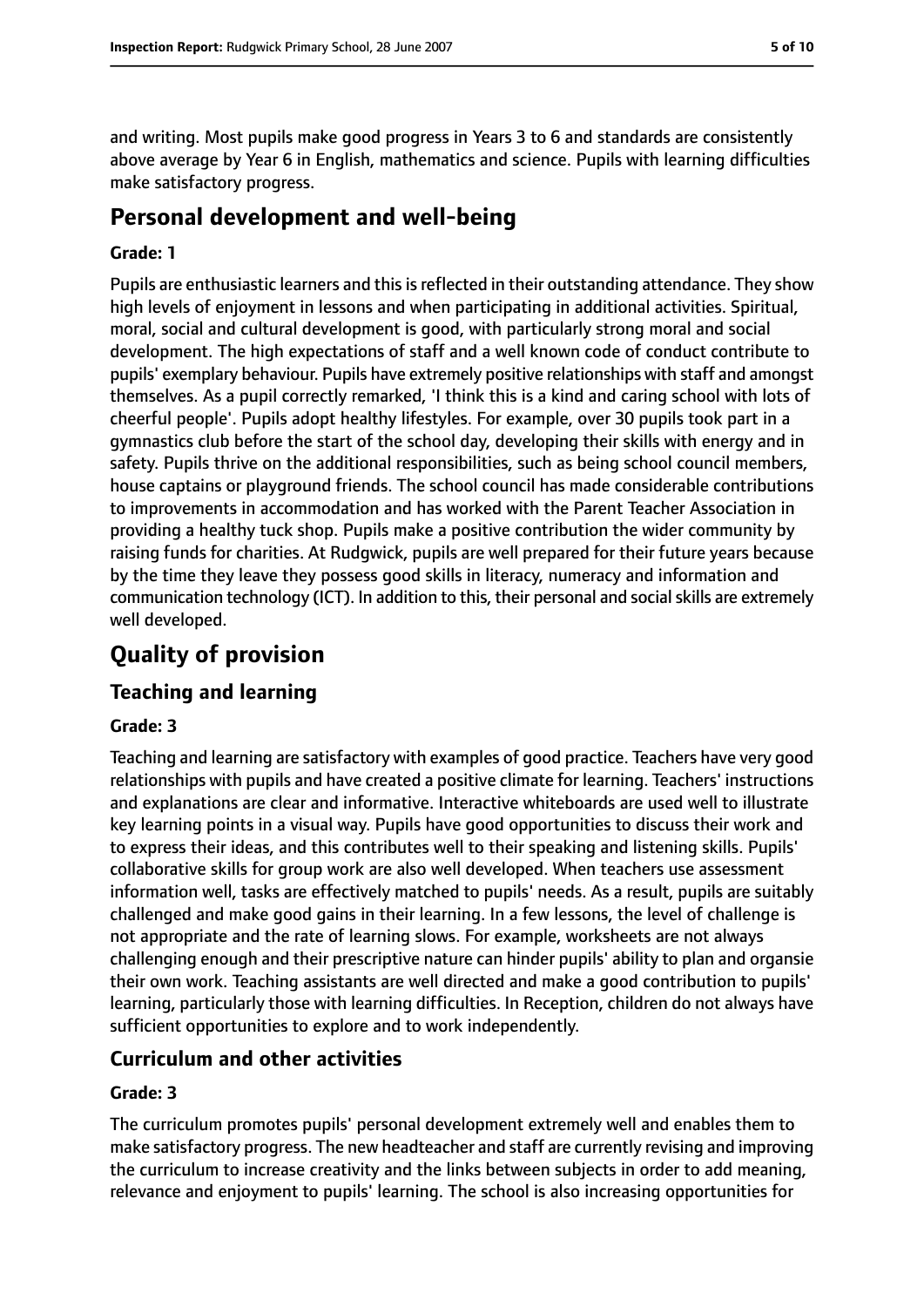pupils to write in a range of styles and to write in different subjects in Years 1 and 2. Provison for ICT has improved and is used well to support teaching and learning. A very good range of clubs contributes to pupils' interest, enjoyment and healthy lifestyle including athletics, basketball, cricket, cycling, golf, netball and judo. Parents, staff and outside providers all make a valuable contribution to these. A popular residential trip to the Isle of Wight for Year 6 provides a variety of outdoor activities and successfully builds on pupils' social skills. Health and personal safety education receive good attention. The Foundation Stage curriculum is satisfactory and work has begun to improve this. Children do not always have sufficient opportunities to work creatively. There are clear plans to improve facilities in the outdoor learning area.

#### **Care, guidance and support**

#### **Grade: 2**

Good pastoral care and support contribute well to pupils' personal development. Procedures to ensure pupils' protection and safety are effective so pupils are safe and secure at school. Staff know the pupils well and have established very good relationships with them and their parents. Parents say, 'The headteacher and staff are very approachable.' Systems for assessing and tracking pupils' attainment and progress have been improved. However, assessment is not used consistently well to set individual learning targets in English and mathematics. As a result, not all pupils are clear about what they are working towards in order to improve.

## **Leadership and management**

#### **Grade: 3**

Leadership and management are at a developmental stage with the appointment of a new headteacher and the formation of a new leadership team. The headteacher with his staff has created a positive school climate where all pupils are valued and included. The partnership with parents is very good and parents contribute to a range of activities, especially clubs. The headteacher provides good educational direction. Work is underway to improve the curriculum.

The school's self-evaluation is accurate. The school has a clear overview of its strengths and development needs. Planning and action for improvement are in the early stages under the new leadership. Staff are enthusiastic and positive about the changes being made to the curriculum. They are also aware that there is more do to improve the provison in the Foundation Stage and to raise achievement in Years 1 and 2. At this stage of the school's development, the capacity to improve is satisfactory. Governors are committed, supportive and involved in the life of the school. A number of governors are new to their post but are gaining a clear understanding of the school's performance and priorities for improvement.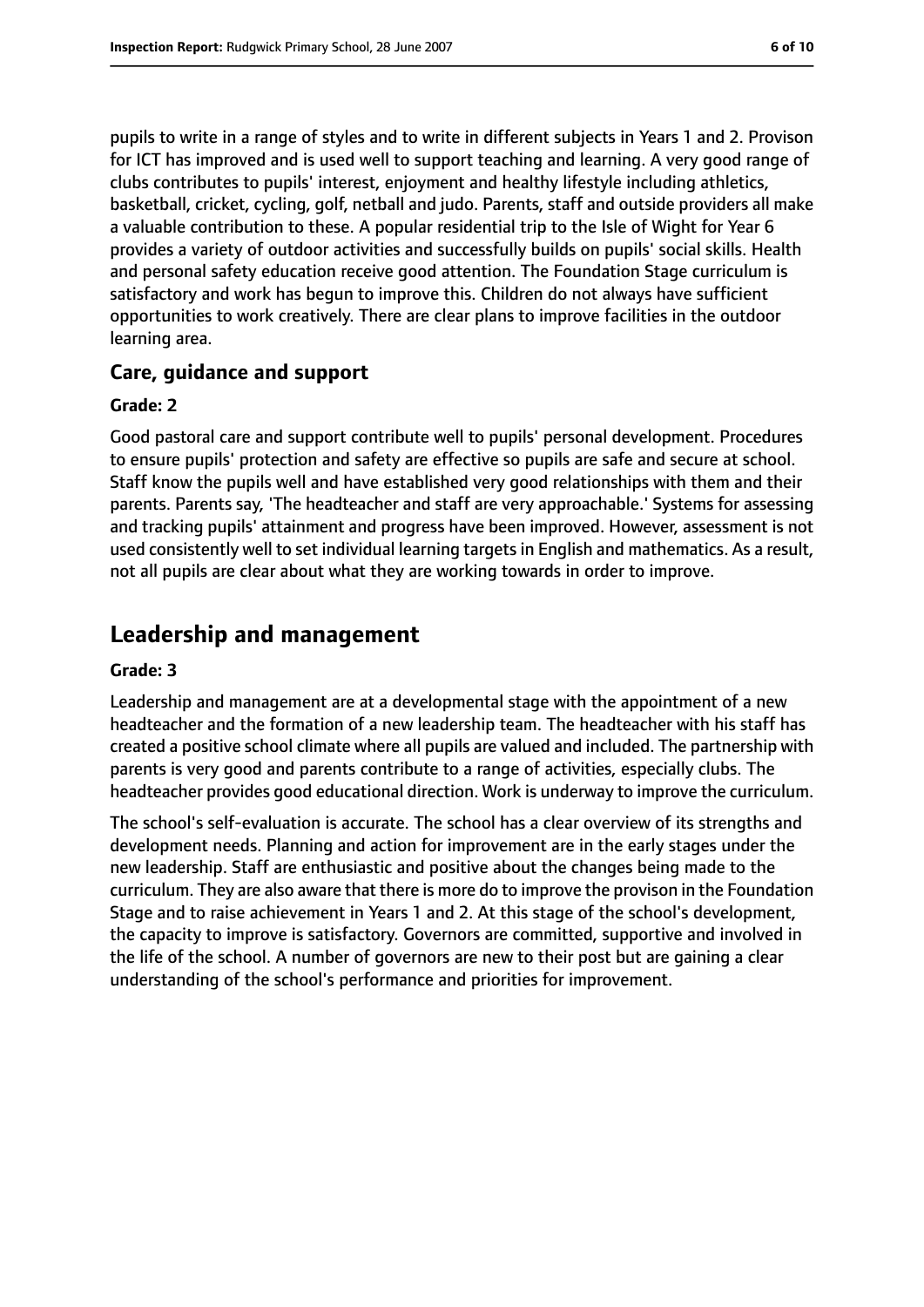**Any complaints about the inspection or the report should be made following the procedures set out in the guidance 'Complaints about school inspection', which is available from Ofsted's website: www.ofsted.gov.uk.**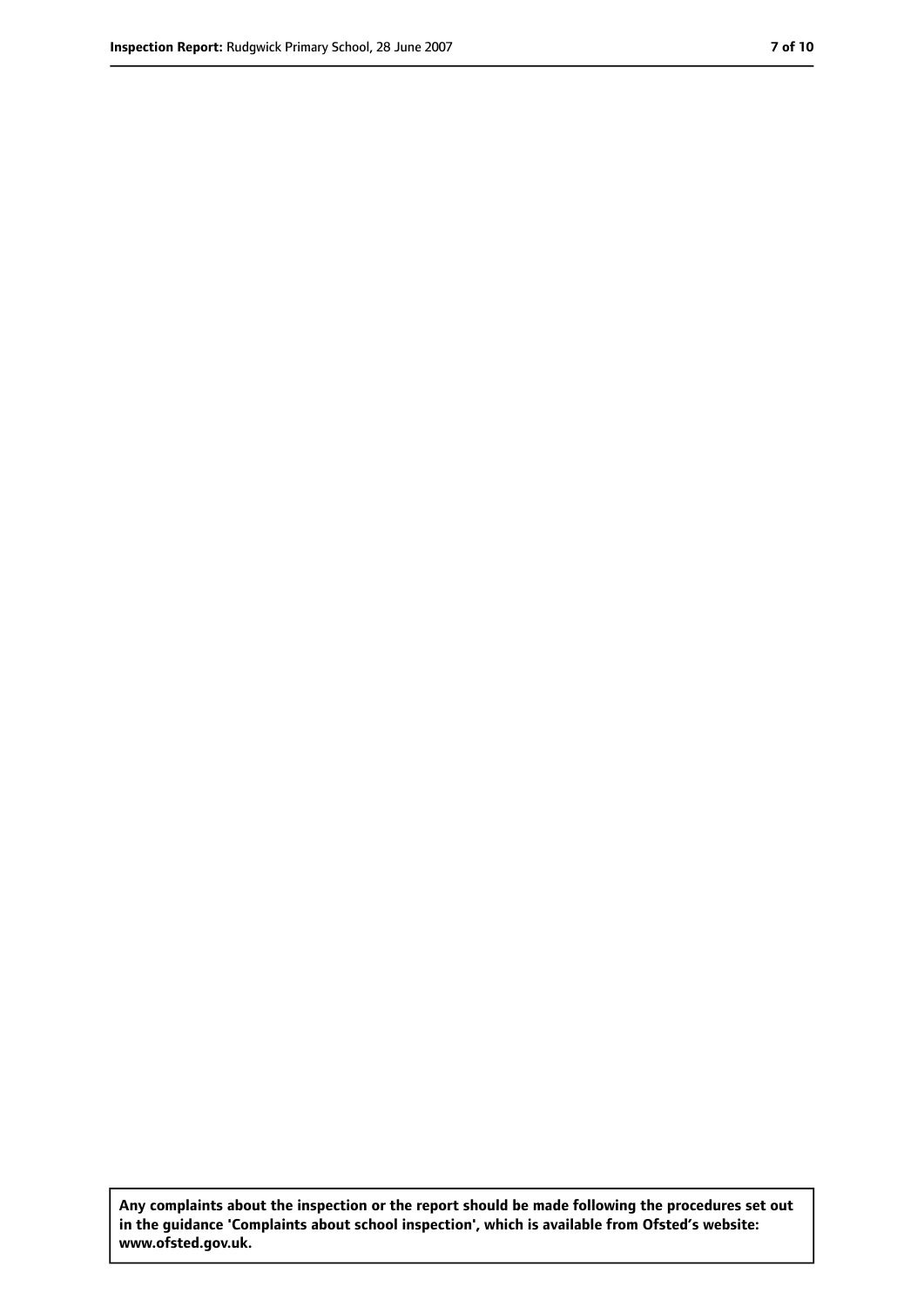#### **Annex A**

# **Inspection judgements**

| Key to judgements: grade 1 is outstanding, grade 2 good, grade 3 satisfactory, and grade 4 | <b>School</b>  |
|--------------------------------------------------------------------------------------------|----------------|
| inadeauate                                                                                 | <b>Overall</b> |

## **Overall effectiveness**

| How effective, efficient and inclusive is the provision of education, integrated<br>care and any extended services in meeting the needs of learners? |     |
|------------------------------------------------------------------------------------------------------------------------------------------------------|-----|
| How well does the school work in partnership with others to promote learners'<br>well-being?                                                         |     |
| The quality and standards in the Foundation Stage                                                                                                    |     |
| The effectiveness of the school's self-evaluation                                                                                                    |     |
| The capacity to make any necessary improvements                                                                                                      |     |
| Effective steps have been taken to promote improvement since the last<br>inspection                                                                  | Yes |

## **Achievement and standards**

| How well do learners achieve?                                                                               |  |
|-------------------------------------------------------------------------------------------------------------|--|
| The standards <sup>1</sup> reached by learners                                                              |  |
| How well learners make progress, taking account of any significant variations between<br>groups of learners |  |
| How well learners with learning difficulties and disabilities make progress                                 |  |

#### **Personal development and well-being**

| How good is the overall personal development and well-being of the<br>learners?                                  |  |
|------------------------------------------------------------------------------------------------------------------|--|
| The extent of learners' spiritual, moral, social and cultural development                                        |  |
| The behaviour of learners                                                                                        |  |
| The attendance of learners                                                                                       |  |
| How well learners enjoy their education                                                                          |  |
| The extent to which learners adopt safe practices                                                                |  |
| The extent to which learners adopt healthy lifestyles                                                            |  |
| The extent to which learners make a positive contribution to the community                                       |  |
| How well learners develop workplace and other skills that will contribute to<br>their future economic well-being |  |

## **The quality of provision**

| How effective are teaching and learning in meeting the full range of the<br>learners' needs?          |  |
|-------------------------------------------------------------------------------------------------------|--|
| How well do the curriculum and other activities meet the range of needs<br>and interests of learners? |  |
| How well are learners cared for, guided and supported?                                                |  |

 $^1$  Grade 1 - Exceptionally and consistently high; Grade 2 - Generally above average with none significantly below average; Grade 3 - Broadly average to below average; Grade 4 - Exceptionally low.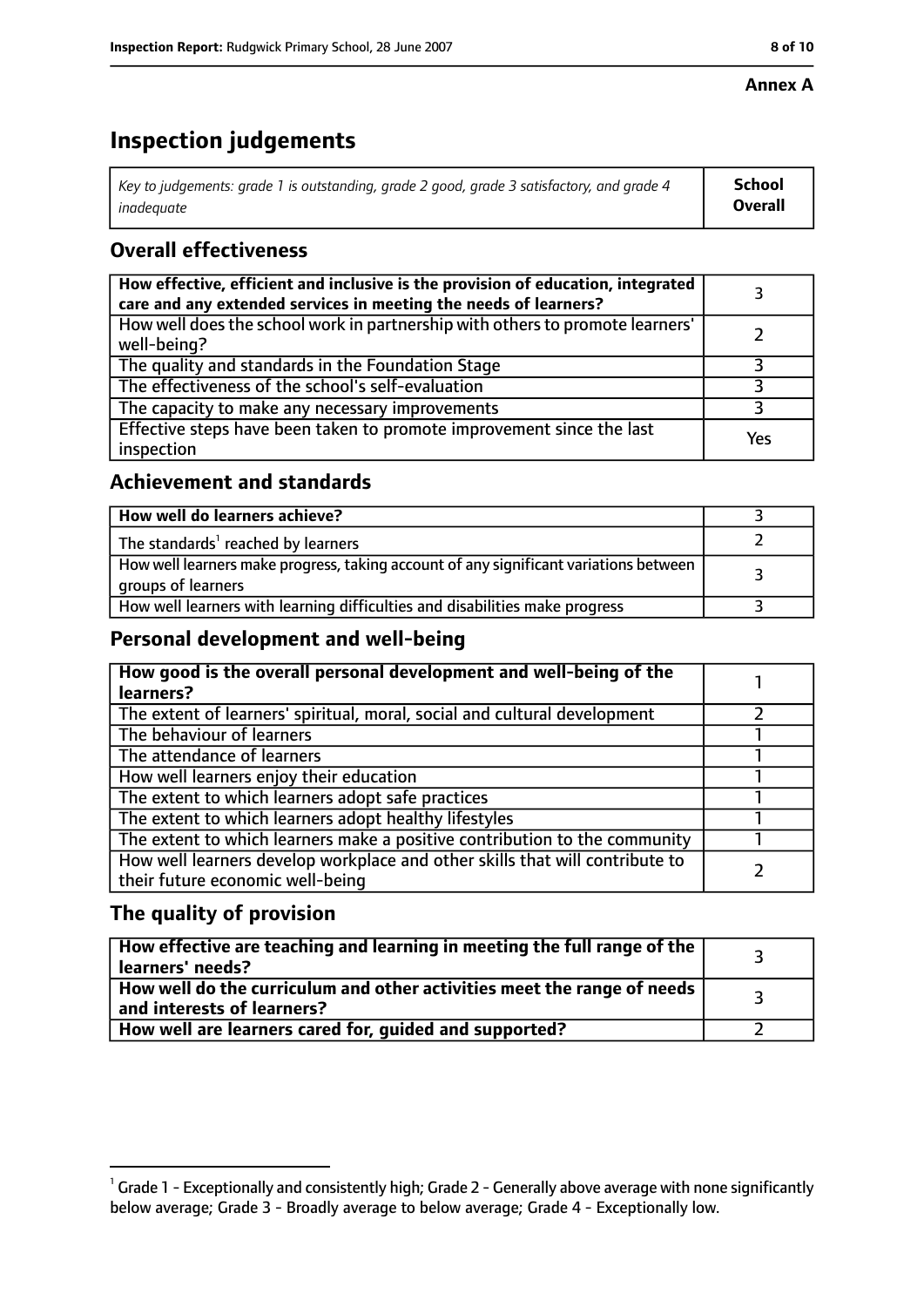# **Leadership and management**

| How effective are leadership and management in raising achievement<br>and supporting all learners?                                              | 3   |
|-------------------------------------------------------------------------------------------------------------------------------------------------|-----|
| How effectively leaders and managers at all levels set clear direction leading<br>to improvement and promote high quality of care and education |     |
| How effectively performance is monitored, evaluated and improved to meet<br>challenging targets                                                 | 3   |
| How well equality of opportunity is promoted and discrimination tackled so<br>that all learners achieve as well as they can                     | 3   |
| How effectively and efficiently resources, including staff, are deployed to<br>achieve value for money                                          | 3   |
| The extent to which governors and other supervisory boards discharge their<br>responsibilities                                                  | 3   |
| Do procedures for safequarding learners meet current government<br>requirements?                                                                | Yes |
| Does this school require special measures?                                                                                                      | No  |
| Does this school require a notice to improve?                                                                                                   | No  |